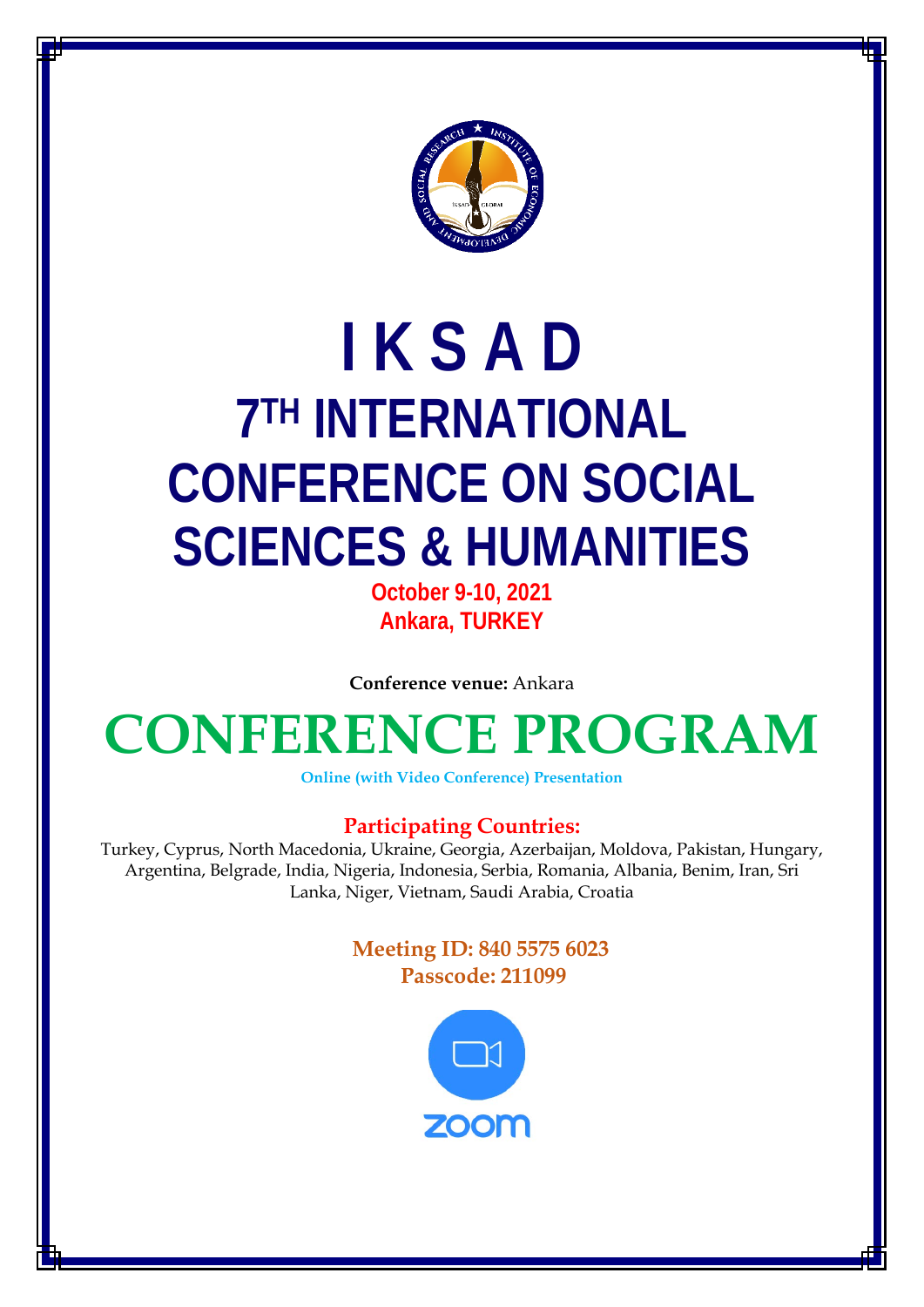

### **ÖNEMLİ, DİKKATLE OKUYUNUZ LÜTFEN / IMPORTANT, PLEASE READ CAREFULLY**

 $\overline{a}$ 

### **Önemli, Dikkatle Okuyunuz Lütfen**

- $\checkmark$  Kongremizde Yazım Kurallarına uygun gönderilmiş ve bilim kurulundan geçen bildiriler için online (video konferans sistemi üzerinden) sunum imkanı sağlanmıştır.
- Online sunum yapabilmek için **https://zoom.us/join** sitesi üzerinden giriş yaparak "Meeting ID or Personal Link Name" yerine ID numarasını girerek oturuma katılabilirsiniz.
- $\checkmark$  Zoom uygulaması ücretsizdir ve hesap oluşturmaya gerek yoktur.
- $\checkmark$  Zoom uygulaması kaydolmadan kullanılabilir.
- $\checkmark$  Uygulama tablet, telefon ve PC'lerde çalışıyor.
- Her oturumdaki sunucular, sunum saatinden 15 dk öncesinde oturuma bağlanmış olmaları gerekmektedir.
- $\checkmark$  Tüm kongre katılımcıları canlı bağlanarak tüm oturumları dinleyebilir.
- $\checkmark$  Moderatör oturumdaki sunum ve bilimsel tartışma (soru-cevap) kısmından sorumludur.

#### **Dikkat Edilmesi Gerekenler- TEKNİK BİLGİLER**

- $\checkmark$  Bilgisayarınızda mikrofon olduğuna ve çalıştığına emin olun.
- Zoom'da ekran paylaşma özelliğine kullanabilmelisiniz.
- Kabul edilen bildiri sahiplerinin mail adreslerine Zoom uygulamasında oluşturduğumuz oturuma ait ID numarası gönderilecektir.
- $\checkmark$  Katılım belgeleri kongre sonunda tarafınıza pdf olarak gönderilecektir
- Kongre programında yer ve saat değişikliği gibi talepler dikkate alınmayacaktır

### **IMPORTANT, PLEASE READ CAREFULLY**

- To be able to attend a meeting online, login via **https://zoom.us/join** site, enter ID "Meeting ID or Personal Link Name" and solidify the session.
- $\checkmark$  The Zoom application is free and no need to create an account.
- $\checkmark$  The Zoom application can be used without registration.
- The application works on tablets, phones and PCs.
- $\checkmark$  The participant must be connected to the session 15 minutes before the presentation time.
- $\checkmark$  All congress participants can connect live and listen to all sessions.
- $\checkmark$  Moderator is responsible for the presentation and scientific discussion (question-answer) section of the session.

#### **Points to Take into Consideration - TECHNICAL INFORMATION**

- $\checkmark$  Make sure your computer has a microphone and is working.
- $\checkmark$  You should be able to use screen sharing feature in Zoom.
- $\checkmark$  Attendance certificates will be sent to you as pdf at the end of the congress.
- $\checkmark$  Requests such as change of place and time will not be taken into consideration in the congress program.

### **Before you login to Zoom please indicate your name\_surname and HALL number, exp. Hall-1, Awais Khan**



### **Meeting ID: 840 5575 6023 Passcode: 211099**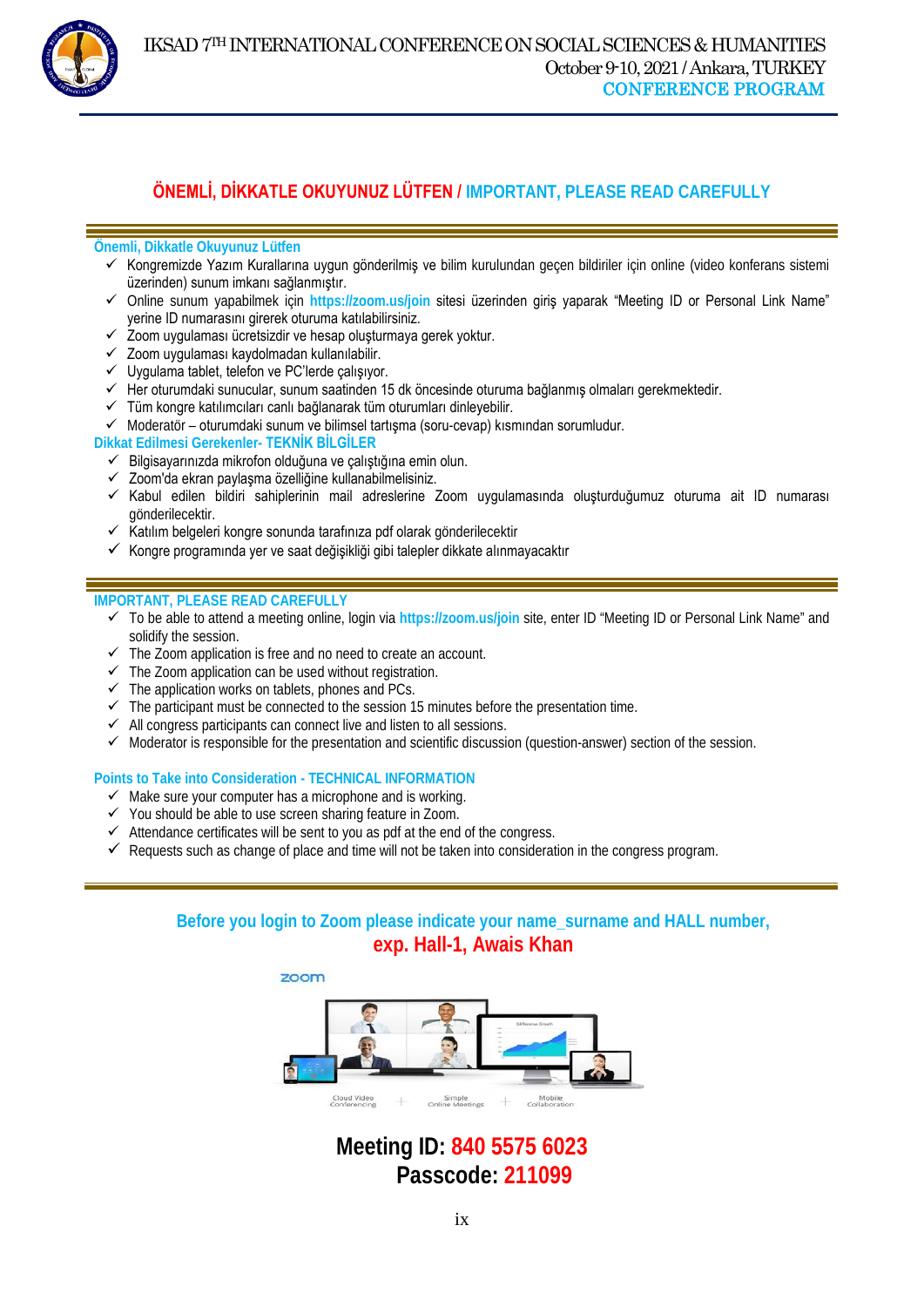

 $\overline{a}$ 

## **OPENING SPEECH**

## **9.10.2021 Ankara Local Time: 11:30 – 12:00**

### **Mustafa Latif Emek**

*President & Founder of the Institute of Economic Development And Social Research (IKSAD) -Welcoming Speech-*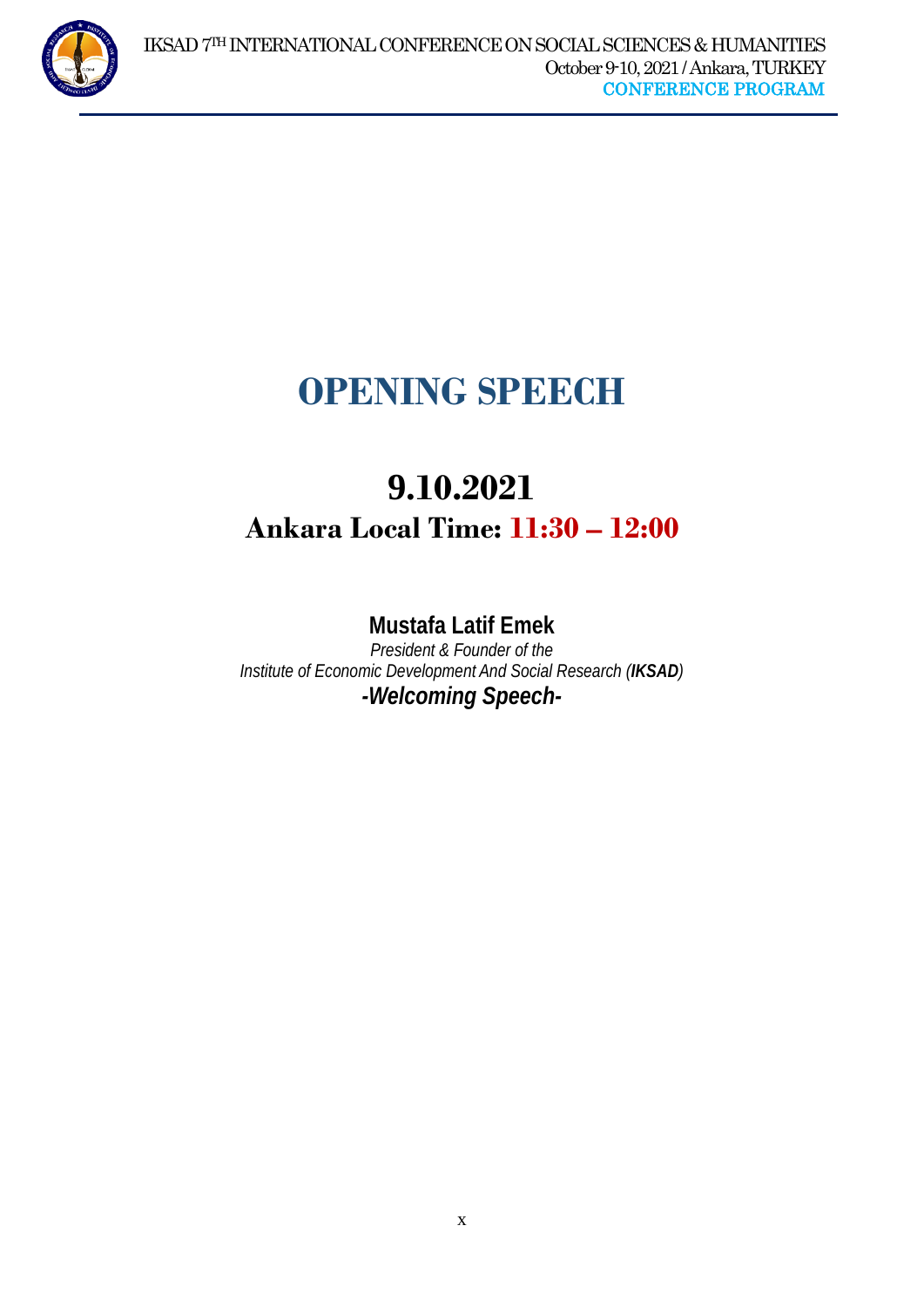

### **Session-1, Hall-1 9.10.2021 Moderator: Assoc. Prof. Johnson Oluwole AYODELE & Assoc. Prof. Jane Roli ADEBUSUYI Meeting ID: 840 5575 6023 / Passcode: 211099 Ankara Local Time: 12:00 – 14:00**

| $\mathbf{1}$                                                                  | <b>STRUCTURE OF ART</b><br><b>SOCIOLOGY</b>                                                                                                                                                        | Mehmet Akif ÖZDAL      | Sivas Cumhuriyet University,<br>Sivas, Turkey                                                                   |
|-------------------------------------------------------------------------------|----------------------------------------------------------------------------------------------------------------------------------------------------------------------------------------------------|------------------------|-----------------------------------------------------------------------------------------------------------------|
|                                                                               | <b>ECONOMIC AND SOCIAL</b>                                                                                                                                                                         | <b>Ehlinaz TORUN</b>   | Assoc. Prof. Dr. University of                                                                                  |
| $\overline{2}$                                                                | <b>EFFECTS OF SMUGGLING</b>                                                                                                                                                                        | <b>KAYABASI</b>        | Kocaeli, Kocaeli, Turkey                                                                                        |
|                                                                               | WITH MULES FOR REGIONAL<br>PEOPLE OF NEIGHBORING<br>PROVINCES OF IRAN, IRAQ<br><b>AND SYRIA</b>                                                                                                    | Orhan YILMAZ           | Prof. Dr. Ardahan University,<br>Ardahan, Turkey                                                                |
| 3                                                                             | A COMPARISON OF<br><b>DEMOCRACY INDEXES</b>                                                                                                                                                        | Ömer Taylan            | Dr., Dicle University,<br>Diyarbakır, Turkey,                                                                   |
|                                                                               |                                                                                                                                                                                                    | Ali Çiçek              | Dr., Sivas Cumhuriyet<br>University, Sivas, Turkey                                                              |
| $\overline{4}$                                                                | DEMOGRAPHIC CONDITIONS<br>AND MIGRATION IN ARMENIA                                                                                                                                                 | Sargiyya İmamali       | Research Fellow, Azerbaijan<br>National Academy of<br>Sciences, Caucasus Studies<br>Institute, Baku, Azerbaijan |
| 5                                                                             | <b>IMPORTANCE OF</b><br><b>INNOVATION IN SERVICE</b><br><b>MANAGEMENT</b>                                                                                                                          | Rima Mammadova         | Ph.D. Candidate, University of<br>Pecs, Hungary                                                                 |
|                                                                               | <b>TERRORISM: IMPLICATIONS</b>                                                                                                                                                                     | Assoc. Prof. Johnson   | Lead City University, Ibadan,                                                                                   |
| 6                                                                             | OF RESOCIALIZATION FOR                                                                                                                                                                             | Oluwole AYODELE        | Oyo State, Nigeria                                                                                              |
|                                                                               | <b>SECURITY AND</b>                                                                                                                                                                                | Assoc. Prof. Jane Roli | Lead City University, Ibadan,                                                                                   |
|                                                                               | DEVELOPMENT IN AFRICA                                                                                                                                                                              | <b>ADEBUSUYI</b>       | Oyo State, Nigeria                                                                                              |
| $\overline{7}$                                                                | ORGANIZATION OF<br>PREVENTIVE HEALTHCARE<br>FOR WOMEN VICTIMS OF<br>DOMESTIC VIOLENCE<br><b>DURING THE COVID-19</b><br>PANDEMIC IN ORDER TO<br>PREVENT FEMICIDE AS A<br><b>GENDER-BASED MURDER</b> | PhD Vida VILIĆ         | Research Associate, Clinic of<br>Dentistry Niš, Serbia                                                          |
| 8                                                                             | PREVENTING SOCIAL<br><b>INTERNET CRIMES USING</b>                                                                                                                                                  | Kiarash Shamsi         | University of Science and<br>Culture, Tehran, Iran.                                                             |
|                                                                               | RELIABLE DISTRIBUTED APP<br><b>STORE BASED ON</b><br><b>BLOCKCHAIN TECHNOLOGY</b>                                                                                                                  | Hosein Gharaee         | ICT research Institute (ITRC),<br>Tehran, Iran.                                                                 |
| All participants must join the conference 15 minutes before the session time. |                                                                                                                                                                                                    |                        |                                                                                                                 |
| Every presentation should last not longer than 10-12 minutes.                 |                                                                                                                                                                                                    |                        |                                                                                                                 |
| Kindly keep your cameras on till the end of the session.                      |                                                                                                                                                                                                    |                        |                                                                                                                 |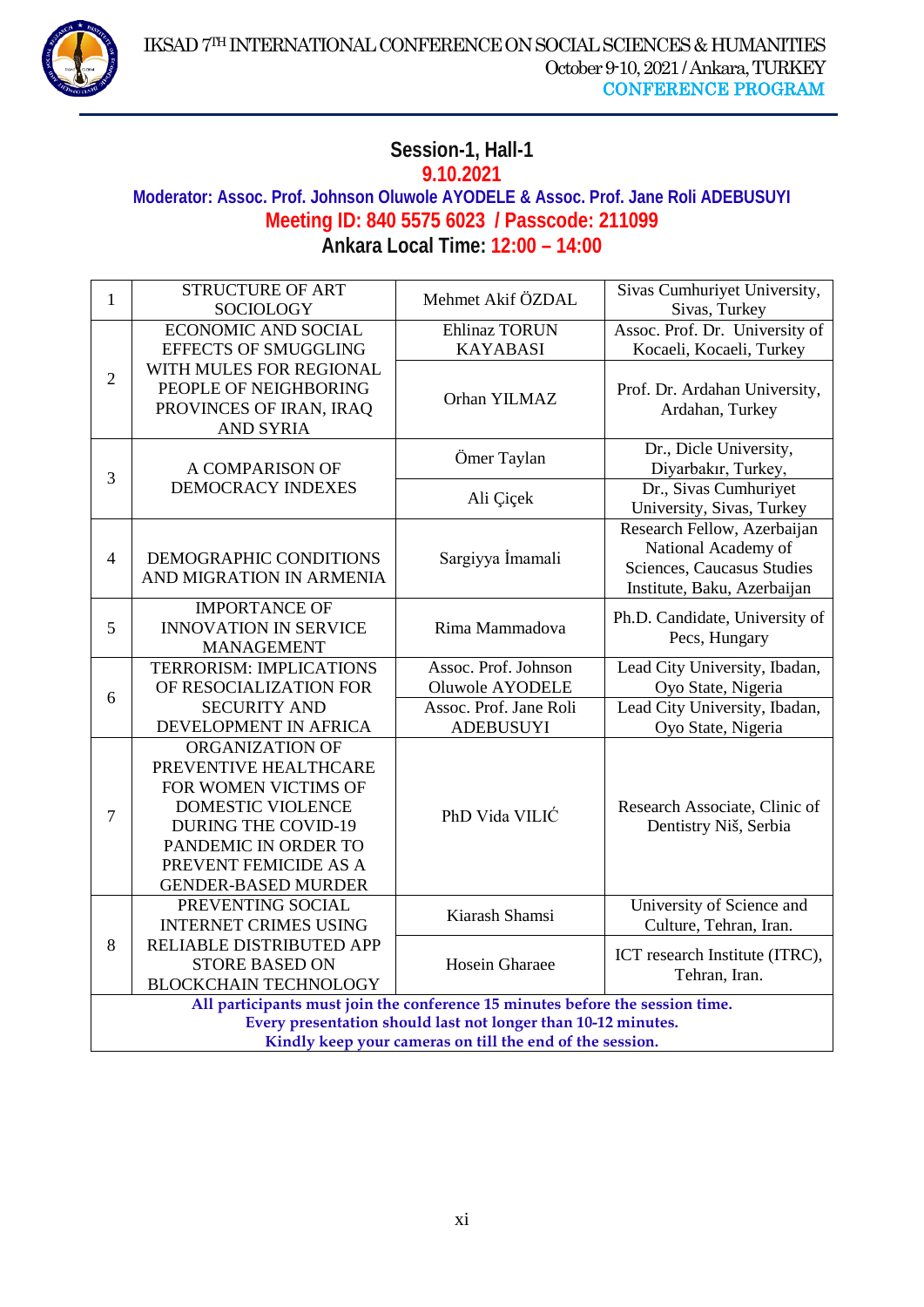

### **Session-1, Hall-2 9.10.2021 Moderator: Prof. Dr. Özcan KARAHAN Meeting ID: 840 5575 6023 / Passcode: 211099 Ankara Local Time: 12:00 – 14:00**

|                                                                               | <b>Title</b>                                                                                                                             | Author(s)                         | <b>Affiliation</b>                                    |  |
|-------------------------------------------------------------------------------|------------------------------------------------------------------------------------------------------------------------------------------|-----------------------------------|-------------------------------------------------------|--|
| $\mathbf{1}$                                                                  | <b>INSTANT MESSAGING</b><br><b>GROUPS: IS IT CONVENIENCE</b>                                                                             | Mehmet Emin Bakay                 | Katip Çelebi University,<br>İzmir, Turkey             |  |
|                                                                               |                                                                                                                                          | Sevtap Ünal                       | Katip Çelebi University,<br>İzmir, Turkey             |  |
|                                                                               | OR TORTURE?                                                                                                                              | Aygül Arslan                      | Katip Çelebi University,<br>İzmir, Turkey             |  |
| $\overline{2}$                                                                | <b>CREATION OF COVID-19 RISK</b><br><b>MAPS USING SOCIO-</b><br>ECONOMIC DATA AND FUZZY<br><b>C-MEANS METHOD OF</b><br>REGIONS IN TURKEY | Necati Alp Erilli                 | Sivas Cumhuriyet University,<br>Sivas, Turkey         |  |
| 3                                                                             | <b>ETHICAL ASPECTS OF</b><br><b>FINANCE</b>                                                                                              | Seyfettin ÜNAL                    | Dumlupinar University,<br>Kütahya, Turkey             |  |
| $\overline{4}$                                                                | <b>WHAT ECONOMIC</b><br>OPPORTUNITIES CAN BE<br><b>BROUGHT TO ISRAEL AND</b>                                                             | Ihsan H. TAHER                    | Tokat Gaziosmanpaşa                                   |  |
|                                                                               | UNITED ARAB EMIRATES BY<br>THE ABRAHAM PEACE<br>TREATY?                                                                                  | Rüştü YAYAR                       | University, Tokat, Turkey.                            |  |
| 5                                                                             | HOW DID YOUNG<br><b>CONSUMERS FEEL ABOUT</b><br><b>BEING A CONSUMER DURING</b><br>THE COVID-19                                           | Sevtap Ünal                       | İzmir Kâtip Çelebi University,<br>İzmir, Turkey.      |  |
|                                                                               | <b>QUARANTINES?: AN</b><br>ASSESSMENT WITH THE<br><b>COLLAGE TECHNIQUE</b>                                                               | Nisa Akın                         | İzmir Kâtip Çelebi University,<br>İzmir, Turkey.      |  |
|                                                                               | THE ROLE OF PHANTASY IN<br>THE EFFECT OF EMOTIONS ON                                                                                     | Selim Aren                        | Yildiz Technical University,<br>Istanbul, Turkey      |  |
| 6                                                                             | <b>RISKY INVESTMENT</b><br><b>INTENTION</b>                                                                                              | Hatice Nayman Hamamcı             | Yildiz Technical University,<br>Istanbul, Turkey      |  |
| $\overline{7}$                                                                | <b>COMPARATIVE ANALYSIS OF</b><br>TURKISH TAX WEDGE WITH<br><b>OECD COUNTRIES</b>                                                        | Prof. Dr. Filiz Giray             | Bursa Uludağ University,<br>Bursa, Turkey             |  |
| 8                                                                             | <b>INNOVATION AND ECONOMIC</b><br><b>GROWTH IN EASTERN</b><br><b>EUROPEAN COUNTRIES</b>                                                  | Prof. Dr. Özcan<br><b>KARAHAN</b> | Bandırma Onyedi Eylül<br>University, Balıkesir Turkey |  |
| All participants must join the conference 15 minutes before the session time. |                                                                                                                                          |                                   |                                                       |  |
|                                                                               | Every presentation should last not longer than 10-12 minutes.<br>Kindly keep your cameras on till the end of the session.                |                                   |                                                       |  |
|                                                                               |                                                                                                                                          |                                   |                                                       |  |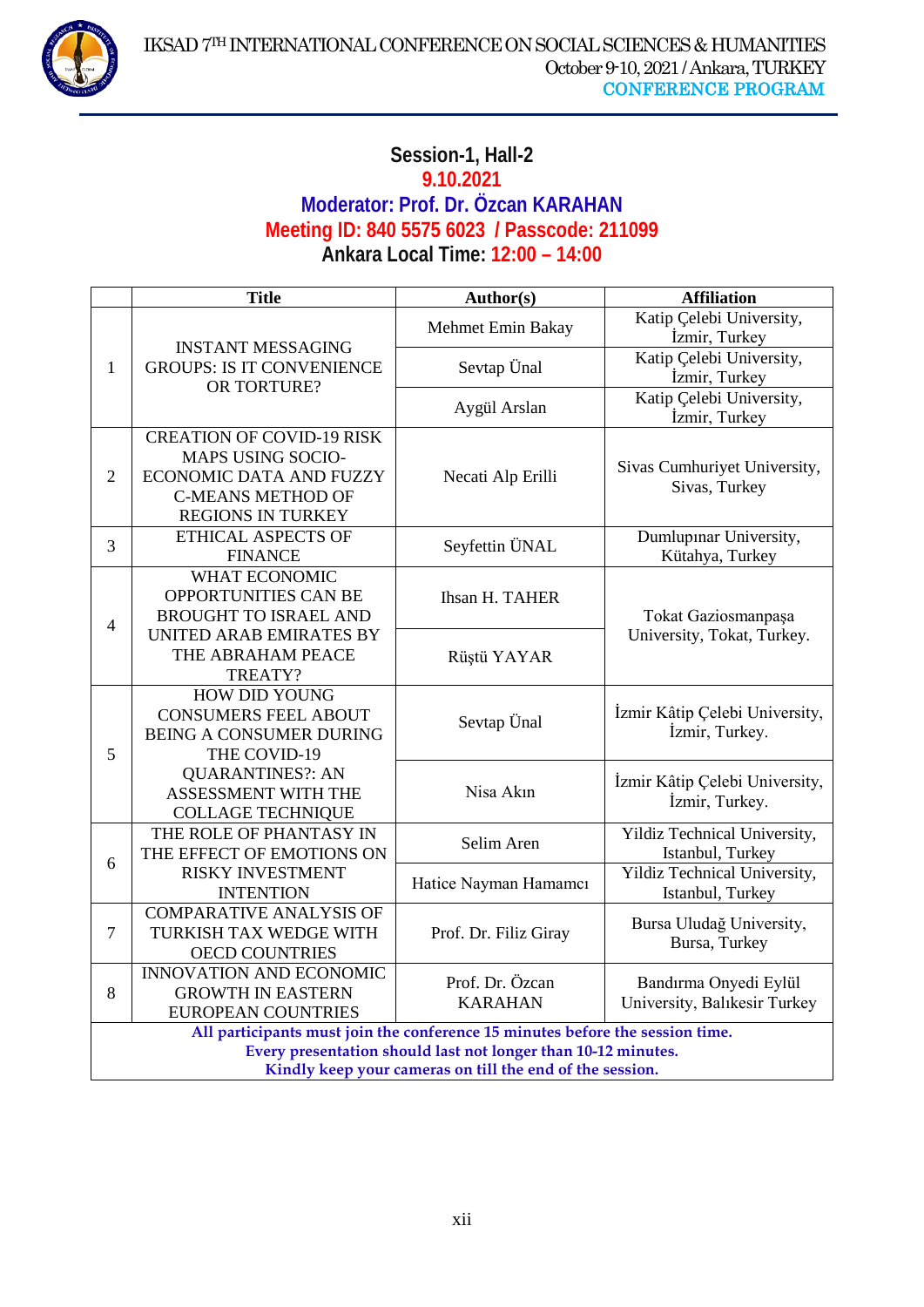### **Session-1, Hall-3 9.10.2021 Moderator: Prof. Dr. Ulvi KESER Meeting ID: 840 5575 6023 / Passcode: 211099 Ankara Local Time: 12:00 – 14:00**

|                                                                                                                                                                                                            | <b>Title</b>                                                                                                                                                    | Author(s)                                              | <b>Affiliation</b>                                                                                      |
|------------------------------------------------------------------------------------------------------------------------------------------------------------------------------------------------------------|-----------------------------------------------------------------------------------------------------------------------------------------------------------------|--------------------------------------------------------|---------------------------------------------------------------------------------------------------------|
| 1                                                                                                                                                                                                          | <b>ARMENIANS IN CYPRUS UP</b><br>TO 1963 AND TURKISH<br><b>CYPRIOTS</b>                                                                                         | Prof. Dr. Ulvi KESER                                   | Girne American University,<br><b>TRNC</b>                                                               |
| $\overline{2}$                                                                                                                                                                                             | THE HISTORY OF HUMAN<br>RIGHTS ISSUES ON TURKEY'S<br><b>EU ACCESSION</b>                                                                                        | Dr. Çağlar EZİKOĞLU                                    | Çankırı Karatekin University,<br>Çankırı, Turkey                                                        |
| 3                                                                                                                                                                                                          | <b>BIGGEST OBSTACLE TO</b><br><b>IMPROVE RELATIONS</b><br>BETWEEN TURKEY-ARMENIA:<br><b>ARMENIANS OF DIASPORA</b>                                               | Yunus EKİCİ (PhD),<br>Assist. Prof.                    | Osmaniye Korkut Ata<br>University, Osmaniye, Turkey                                                     |
| $\overline{4}$                                                                                                                                                                                             | <b>KARABAKH REALITIES AND</b><br><b>HISTORICAL REVIEW</b>                                                                                                       | Nigar Mustafayeva                                      | Senior specialist, The Institute<br>of Caucasus Studies,<br>Azerbaijan                                  |
| 5                                                                                                                                                                                                          | <b>ILLEGAL ACTIVITIES IN</b><br><b>KARABAKH BEFORE THE</b><br><b>II.KARABAKH WAR</b>                                                                            | Aynur Azimzada                                         | Azerbaijan National Academy<br>of Sciences, Caucasus Studies<br>Institute, Baku, Azerbaijan             |
| 6                                                                                                                                                                                                          | <b>CUSTOMARY LAW: CONTENT</b><br>AND FUNDAMENTALS                                                                                                               | Nurushova Gunel Giyas                                  | Baku State University, Baku,<br>Azerbaijan                                                              |
| 7                                                                                                                                                                                                          | <b>HISTORICAL AND</b><br>SOCIOLOGICAL PERSPECTIVE<br>OF INTERFAITH HARMONY<br><b>AMONG ALBANIANS</b>                                                            | Dr. Genti KRUJA                                        | University College Bedër,<br>Humanities and Law Faculty,<br>Tirana, Albania                             |
| 8                                                                                                                                                                                                          | <b>MIGRATION AND CLIMATE</b><br><b>REFUEES: CRUCIAL ASPECTS</b><br>OF PHENOMENON, DEFINING<br>AND REORGANIZING IN A<br><b>GLOBAL SOCIAL</b><br><b>FRAMEWORK</b> | Assoc. Prof. Dr.sc. Katerina<br>Veljanovska Blazhevska | MIT University – Skopje,<br>Faculty of Security Sciences,<br>Skopje, the Republic of North<br>Macedonia |
| All participants must join the conference 15 minutes before the session time.<br>Every presentation should last not longer than 10-12 minutes.<br>Kindly keep your cameras on till the end of the session. |                                                                                                                                                                 |                                                        |                                                                                                         |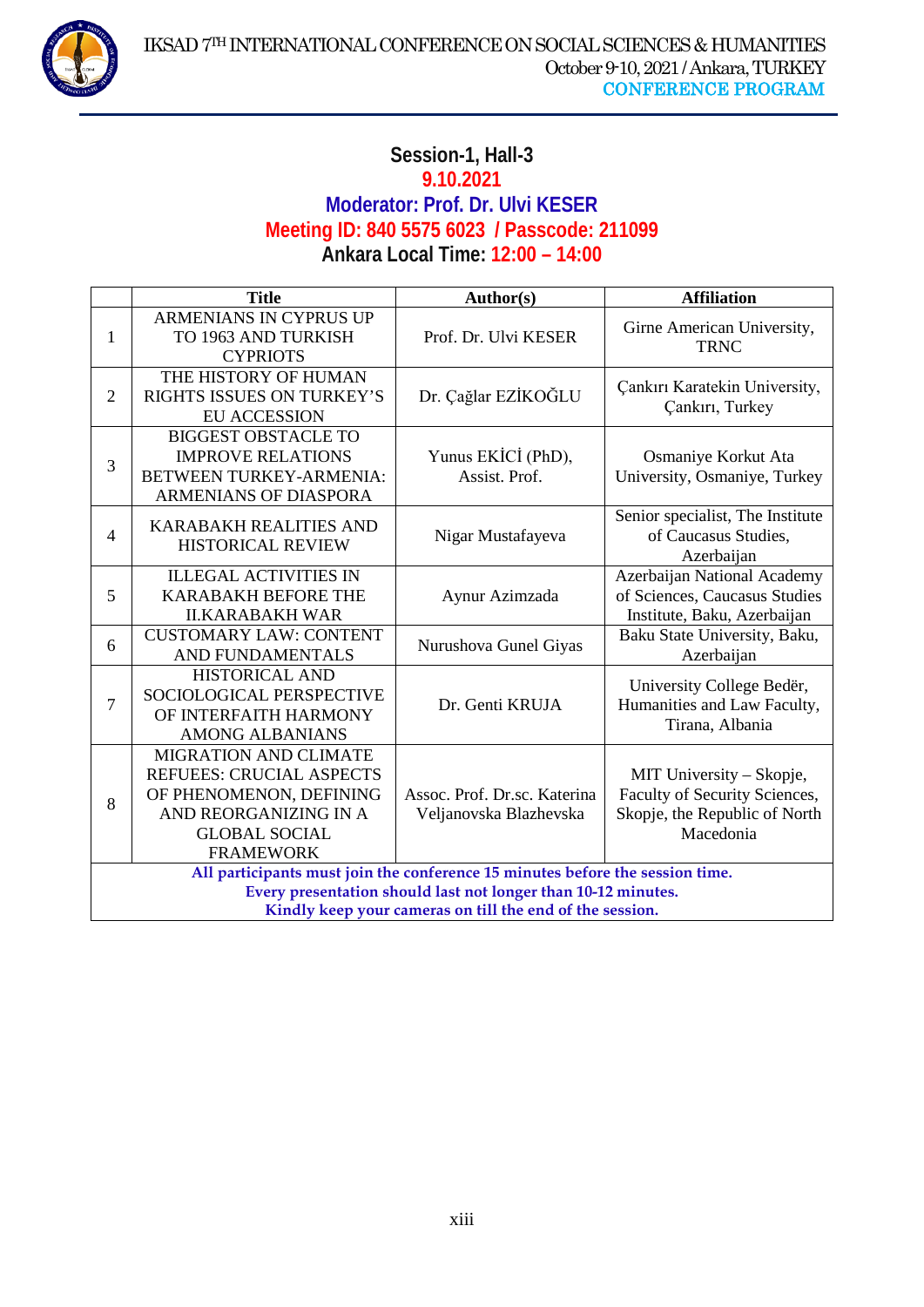

### **Session-1, Hall-4 9.10.2021 Moderator: Assist. Prof. Dr. Ali Mohammadi Meeting ID: 840 5575 6023 / Passcode: 211099 Ankara Local Time: 12:00 – 14:00**

|                                                                               | <b>Title</b>                                                                                                                                        | Author(s)                                    | <b>Affiliation</b>                                                                                                                         |
|-------------------------------------------------------------------------------|-----------------------------------------------------------------------------------------------------------------------------------------------------|----------------------------------------------|--------------------------------------------------------------------------------------------------------------------------------------------|
| $\mathbf{1}$                                                                  | SPINOZA AND KANT: FOR                                                                                                                               | Assist. Prof. Dr. Ali                        | Istanbul Yeni Yüzyıl                                                                                                                       |
|                                                                               | AND AGAINST WOMEN                                                                                                                                   | Mohammadi                                    | University, Istanbul, Turkey                                                                                                               |
| $\overline{2}$                                                                | THREE MODES OF AFRICAN-<br><b>AMERICAN DRAMATIC</b><br><b>HERITAGE</b>                                                                              | Sinan Gul                                    | National Defense University,<br>Ankara, Turkey.                                                                                            |
| 3                                                                             | A NEW PERSPECTIVE ON THE<br><b>RELATIONSHIP OF POETRY</b><br>AND SOCIETY: COGNITIVE<br><b>APPROACH</b>                                              | Özge Can                                     | Dokuz Eylul University,<br>Izmir, Turkey                                                                                                   |
|                                                                               |                                                                                                                                                     | Şule Düzdemir                                | Dokuz Eylul University,<br>Izmir, Turkey                                                                                                   |
|                                                                               | REPRESENTATION OF THE<br><b>WEISTIC IDEOLOGY IN</b><br>SELECTED CLASSICAL<br><b>AFRICAN NOVELS</b>                                                  | Akinola Monday Allagbé                       | Université d'Abomey-Calavi<br>(UAC), République du Benin                                                                                   |
| $\overline{4}$                                                                |                                                                                                                                                     | Ayodele Adebayo Allagbé                      | Université de Zinder (UZ),<br>République du Niger,<br>Unité de Recherche en<br>Sciences Sociales, Humaines,<br>et de l'Education (UR_2SHE) |
| 5                                                                             | <b>SYSTEM PRINCIPLES OF</b><br><b>AUTONOMOUS LEARNING OF</b><br>PROFESSIONALLY ORIENTED<br><b>ENGLISH COMMUNICATION</b><br>OF PRE-SERVICE EDUCATORS | Assoc. Prof. Dr. Natalia<br><b>DMITRENKO</b> | Vinnytsia Mykhailo<br>Kotsiubynskyi State<br>Pedagogical University,<br>Vinnytsia, Ukraine                                                 |
| 6                                                                             | THE EU AND THE SYRIAN<br><b>CONFLICT: STRATEGIES,</b><br><b>LIMITATIONS AND</b><br><b>SCENARIOS</b>                                                 | Dr. Alla<br>ZAKHARCHENKO                     | <b>Odessa Mechnikov National</b><br>University, Odessa, Ukraine                                                                            |
| $\overline{7}$                                                                | 2021: THE GEOPOLITICAL<br><b>ROLE OF THE EUROPEAN</b><br>UNION IN THE POST-COLD<br><b>WAR ORDER</b>                                                 | Süreyya Yiğit PhD                            | New Vision University,<br>Tbilisi, Georgia                                                                                                 |
| 8                                                                             | THE REGULATION OF<br><b>VACCINATION IN THE</b>                                                                                                      | Dr. Virginia ZAHARIA                         | Moldova State University,<br>Republic of Moldova                                                                                           |
|                                                                               | NATIONAL LEGISLATION OF<br>THE REPUBLIC OF MOLDOVA                                                                                                  | Veronica POZNEACOVA                          | Moldova State University,<br>Republic of Moldova                                                                                           |
| All participants must join the conference 15 minutes before the session time. |                                                                                                                                                     |                                              |                                                                                                                                            |
| Every presentation should last not longer than 10-12 minutes.                 |                                                                                                                                                     |                                              |                                                                                                                                            |
| Kindly keep your cameras on till the end of the session.                      |                                                                                                                                                     |                                              |                                                                                                                                            |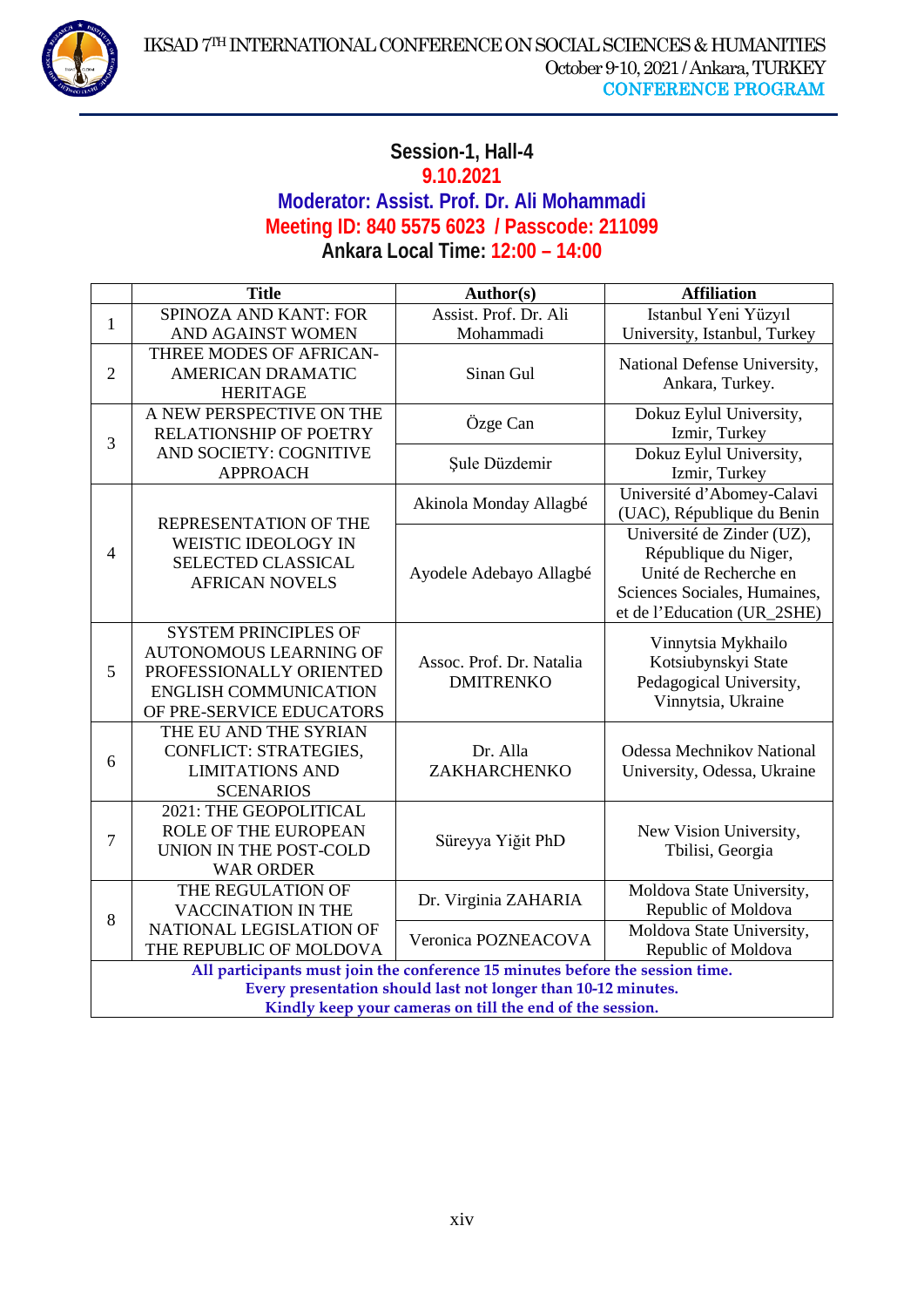

### **Session-2, Hall-1 9.10.2021 Moderator: Assoc. Prof. Dr. Maria Butucea Meeting ID: 840 5575 6023 / Passcode: 211099 Ankara Local Time: 15:00 – 17:00**

|                                                                                                                                                                                                            | <b>Title</b>                                                                                                                                    | Author(s)                                                         | <b>Affiliation</b>                                                                                                                 |
|------------------------------------------------------------------------------------------------------------------------------------------------------------------------------------------------------------|-------------------------------------------------------------------------------------------------------------------------------------------------|-------------------------------------------------------------------|------------------------------------------------------------------------------------------------------------------------------------|
| $\mathbf{1}$                                                                                                                                                                                               | STUDENT ACHIEVEMENTS IN<br>YUNUS EMRE'S LITERARY                                                                                                | Prof. Dr. Cem Tuna                                                | Recep Tayyip Erdogan<br>University, Rize, Turkey                                                                                   |
|                                                                                                                                                                                                            | <b>WORK RISALETU'N-</b><br><b>NUSHIYYE</b>                                                                                                      | Büşra Turan                                                       | Recep Tayyip Erdogan<br>University, Rize, Turkey                                                                                   |
| $\overline{2}$                                                                                                                                                                                             | <b>MEANINGS OF EDUCATION</b><br><b>AND ACADEMIC</b><br><b>ACHIEVEMENT: EXAMINING</b><br>THE MEDIATING ROLE OF<br><b>ACADEMIC SELF- EFFICACY</b> | Sarwat Sultan, Sehrish<br>Ameen, & Frasat Kanwal                  | Bahauddin Zakariya<br>University, Multan, Pakistan                                                                                 |
| 3                                                                                                                                                                                                          | MENTAL PROGRAMMS AND<br><b>CROSS-CULTURAL</b><br><b>EDUCATION</b>                                                                               | Assoc. Prof. Dr. Maria<br><b>Butucea</b>                          | Teacher Training Department,<br>Technical University of Civil<br>Engineering, Tacul Tei B-dv,<br>No.122-124, Bucharest,<br>Romania |
| $\overline{4}$                                                                                                                                                                                             | <b>EXAMINING THE IMPACTS OF</b><br><b>EXTRA-SCHOOL ACTIVITIES</b><br>ON BENINESE LEARNERS'<br><b>ACADEMIC ACHIEVEMENTS</b>                      | Amadou SALAMI                                                     | Université d'Abomey-Calavi<br>(UAC), Bénin                                                                                         |
| 5                                                                                                                                                                                                          | <b>EFFECTIVE MATHEMATICS</b><br><b>TEACHING METHODOLOGY</b>                                                                                     | Dr. Raja Mohammad Latif                                           | Prince Mohammad Bin Fahd<br>University<br>Al Khobar Kingdom of Saudi<br>Arabia                                                     |
| 6                                                                                                                                                                                                          | <b>INFLUENCE OF SOME</b><br><b>ANTHROPOMETRIC INDICES</b><br>ON GENERIC AND SPECIFIC<br><b>BALANCE PREFORMANCE</b>                              | Antonela Karmen Ivišić,<br>Nikola Foretić PhD, Šime<br>Veršić PhD | University of Split, Split,<br>Croatia                                                                                             |
| $\overline{7}$                                                                                                                                                                                             | NIKOL PASHINYAN'S<br><b>FAILURE FOREIGN POLICY IN</b><br><b>ARMENIA</b>                                                                         | Gunel Gurbanova                                                   | Chief specialist, Azerbaijan<br>National Academy of<br>Sciences, Caucasus Studies<br>Institute, Baku, Azerbaijan                   |
| 8                                                                                                                                                                                                          | HARMONIZATION OF THE<br><b>FOREIGN TRADE POLICY: EU</b><br>& SERBIA                                                                             | Assist. Prof. Dr. Mihailo<br>Ćurčić, Research Associate           | University of Defense,<br>Military Academy, Social<br>Sciences Department,<br>Belgrade, Serbia                                     |
| All participants must join the conference 15 minutes before the session time.<br>Every presentation should last not longer than 10-12 minutes.<br>Kindly keep your cameras on till the end of the session. |                                                                                                                                                 |                                                                   |                                                                                                                                    |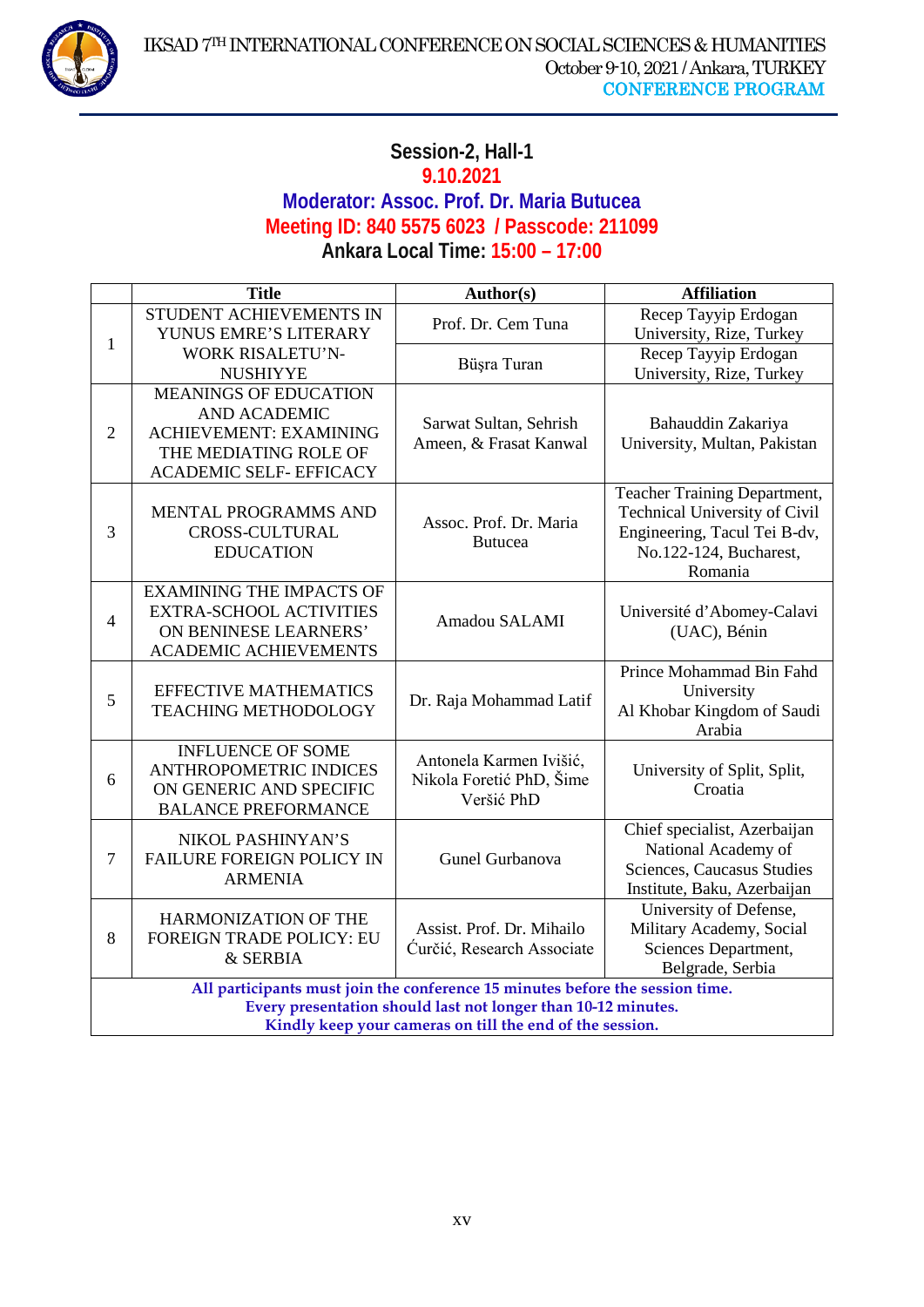

### **Session-2, Hall-2 9.10.2021 Moderator: Prof. Dr. Radmila Janicic Meeting ID: 840 5575 6023 / Passcode: 211099 Ankara Local Time: 15:00 – 17:00**

15:00

|                                                                               | <b>Title</b>                                                                                                      | Author(s)                            | <b>Affiliation</b>                  |
|-------------------------------------------------------------------------------|-------------------------------------------------------------------------------------------------------------------|--------------------------------------|-------------------------------------|
| 1                                                                             | THE IMPACT OF<br><b>SUPERVISORY AND</b><br><b>COWORKER SUPPORT</b><br><b>TOWARDS CREATIVE</b><br>WORK INVOLVEMENT | Dr. Muhammad Zia Ur                  | Assoc. Prof., National              |
|                                                                               |                                                                                                                   | Rehman                               | Defence University                  |
|                                                                               |                                                                                                                   | Dr. Zekeriya Nas                     | Assoc. Prof., Yuzuncu Yil           |
|                                                                               |                                                                                                                   |                                      | University                          |
|                                                                               |                                                                                                                   |                                      | Researh Scholars, Federal           |
|                                                                               |                                                                                                                   | Mr. Arslan Ali & Mr. Adil            | Urdu University of Arts             |
|                                                                               |                                                                                                                   |                                      | Science and Technology,<br>Pakistan |
|                                                                               |                                                                                                                   |                                      | P.h.d Scholar, Department of        |
|                                                                               | ECONOMIC AND STRATEGIC                                                                                            | Rehana Kanwal                        | Islamic Studies, National           |
| $\overline{2}$                                                                | <b>INTEREST OF CHINA AND</b>                                                                                      |                                      | <b>College of Business</b>          |
|                                                                               | <b>INDIA IN CENTRAL ASIA</b>                                                                                      |                                      | Administration and                  |
|                                                                               |                                                                                                                   |                                      | Economics, Lahore, Pakistan.        |
|                                                                               | <b>EXPERIENCE MARKETING IN</b>                                                                                    |                                      | <b>Faculty of Organizational</b>    |
| 3                                                                             | <b>ARTS</b>                                                                                                       | Professor Radmila Janicic,<br>Ph.D   | Sciences, University of             |
|                                                                               |                                                                                                                   |                                      | Belgrade                            |
|                                                                               | <b>INTERNATIONAL SANCTIONS</b>                                                                                    | Fernando Antonio Ignacio<br>González | <b>IIESS (UNS-CONICET) y</b>        |
|                                                                               | AND DEVELOPMENT:                                                                                                  |                                      | FCE (UNaM)                          |
| $\overline{4}$                                                                | <b>EVIDENCE FROM LATIN</b>                                                                                        |                                      | Ruta Nacional 12 KM 12.5            |
|                                                                               | <b>AMERICA AND THE</b>                                                                                            |                                      | Posadas-Misiones (Argentina)        |
|                                                                               | CARIBBEAN (1950-2019)<br>AN ANALYTICAL STUDY OF                                                                   |                                      | Ph.D. Research Scholar,             |
|                                                                               | <b>WORKING CAPITAL</b>                                                                                            | Ahmed Mahdi<br>Abdulkareem           | Department of Commerce and          |
| 5                                                                             | <b>MANAGEMENT OF SELECTED</b>                                                                                     |                                      | <b>Business Administration,</b>     |
|                                                                               | <b>CEMENT COMPANIES IN</b>                                                                                        |                                      | Saurashtra University, Rajkot,      |
|                                                                               | <b>INDIA</b>                                                                                                      |                                      | India                               |
|                                                                               |                                                                                                                   |                                      | Department of Management,           |
|                                                                               | <b>ATTITUDES TOWARD</b>                                                                                           | Dr. Ade Irma Anggraeni               | Faculty of Economics and            |
| 6                                                                             | <b>CHANGE: EVIDENCE FROM</b>                                                                                      |                                      | Business, Universitas Jenderal      |
|                                                                               | <b>LOCAL GOVERNMENT</b>                                                                                           |                                      | Soedirman, Purwokerto,              |
|                                                                               |                                                                                                                   |                                      | Indonesia                           |
| $\tau$                                                                        | RELATIONSHIP BETWEEN<br>URBANIZATION AND HEALTH                                                                   |                                      | Assist. Prof., Department of        |
|                                                                               | <b>OUTCOMES IN INDIAN</b>                                                                                         | Dr. Sabyasachi Tripathi              | Economics, Adamas                   |
|                                                                               | <b>STATES</b>                                                                                                     |                                      | University, India                   |
| All participants must join the conference 15 minutes before the session time. |                                                                                                                   |                                      |                                     |
| Every presentation should last not longer than 10-12 minutes.                 |                                                                                                                   |                                      |                                     |
| Kindly keep your cameras on till the end of the session.                      |                                                                                                                   |                                      |                                     |